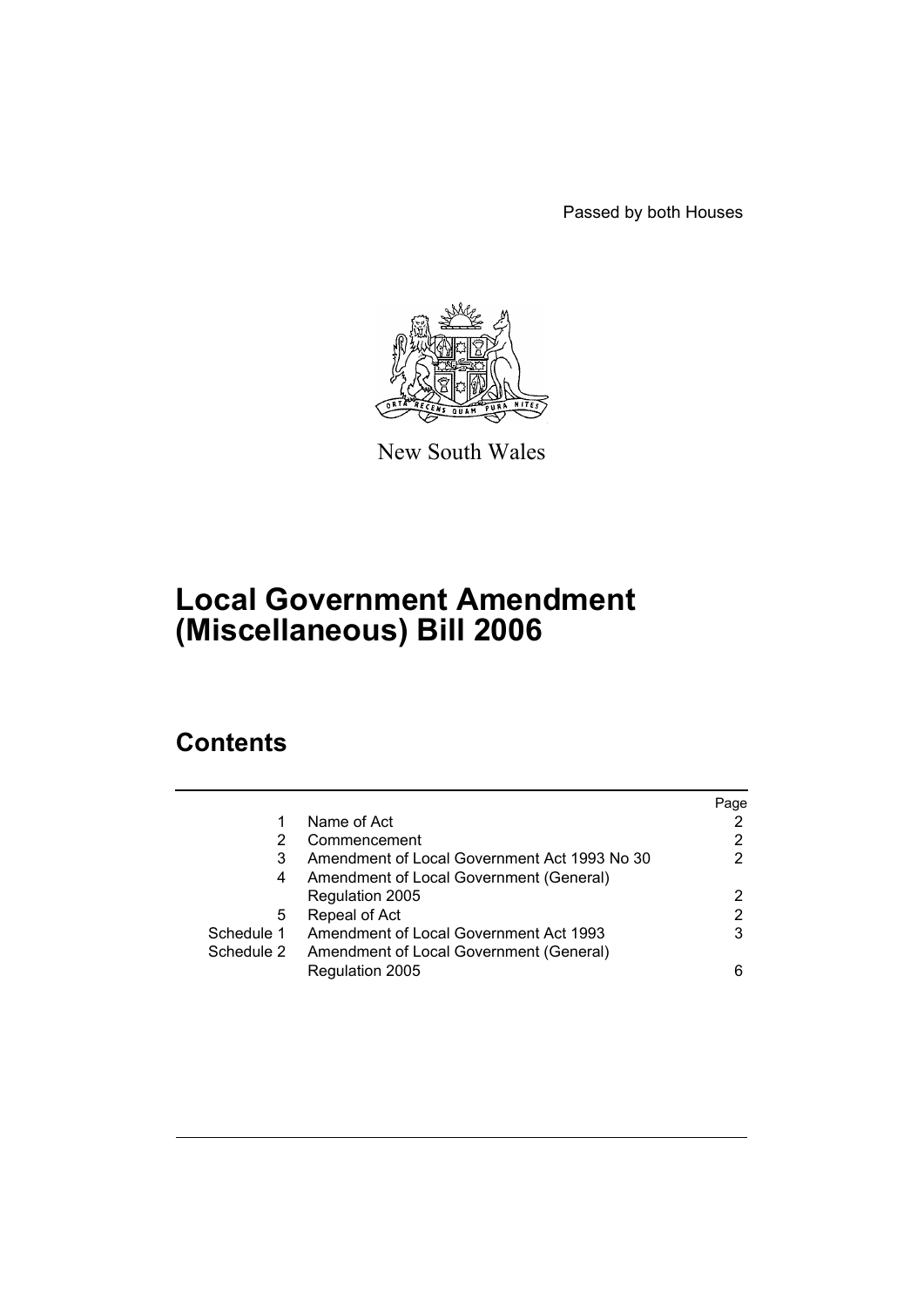*I certify that this PUBLIC BILL, which originated in the LEGISLATIVE ASSEMBLY, has finally passed the LEGISLATIVE COUNCIL and the LEGISLATIVE ASSEMBLY of NEW SOUTH WALES.*

> *Clerk of the Legislative Assembly. Legislative Assembly, Sydney, , 2006*



New South Wales

# **Local Government Amendment (Miscellaneous) Bill 2006**

Act No , 2006

An Act to amend the *Local Government Act 1993* with respect to constitutional referenda, council meetings, by-elections and service of notices; and for other purposes.

*I have examined this Bill, and find it to correspond in all respects with the Bill as finally passed by both Houses.*

*Chairman of Committees of the Legislative Assembly.*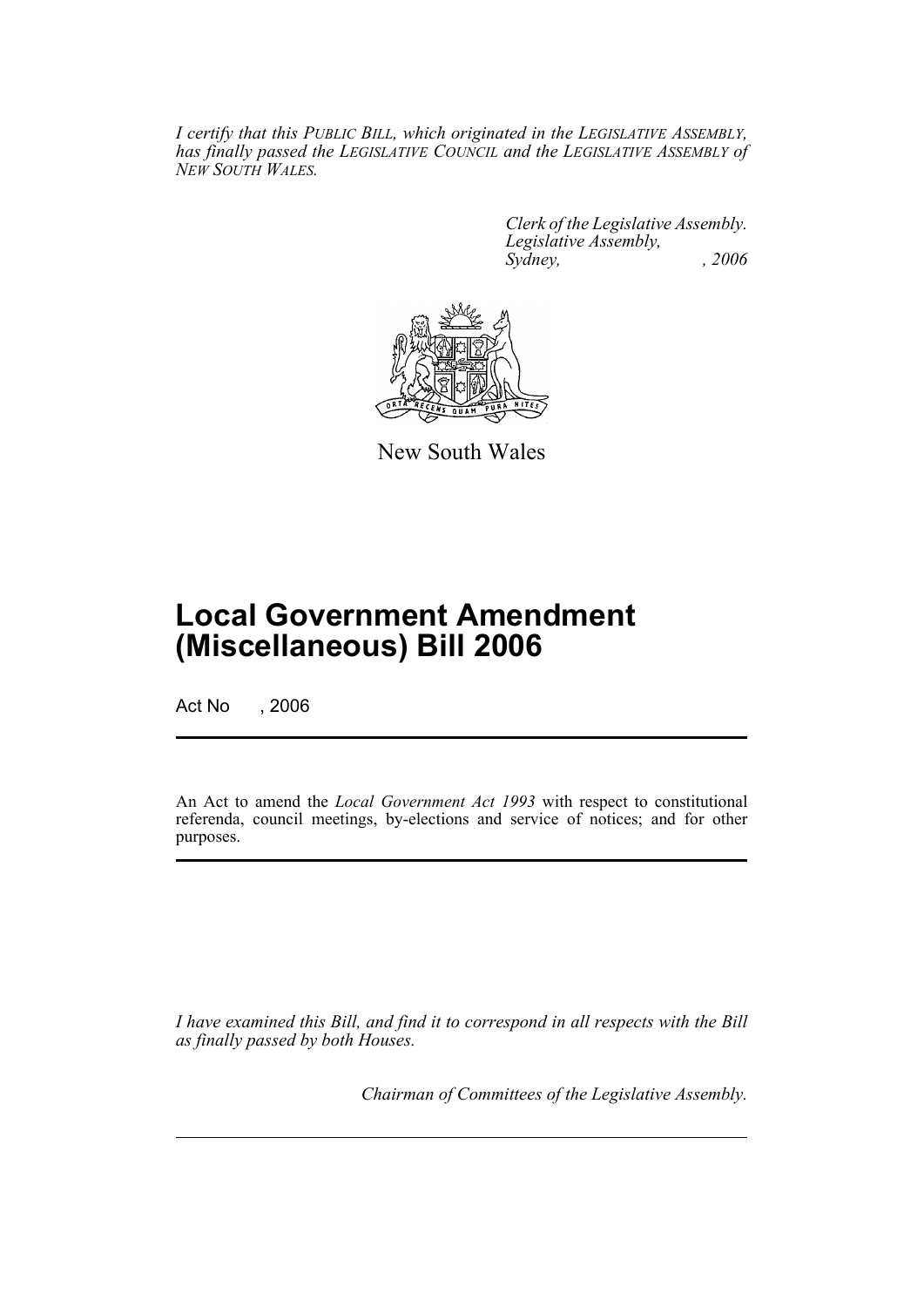# **The Legislature of New South Wales enacts:**

# **1 Name of Act**

This Act is the *Local Government Amendment (Miscellaneous) Act 2006*.

### **2 Commencement**

This Act commences on a day or days to be appointed by proclamation.

### **3 Amendment of Local Government Act 1993 No 30**

The *Local Government Act 1993* is amended as set out in Schedule 1.

#### **4 Amendment of Local Government (General) Regulation 2005**

The *Local Government (General) Regulation 2005* is amended as set out in Schedule 2.

## **5 Repeal of Act**

- (1) This Act is repealed on the day following the day on which all of the provisions of this Act have commenced.
- (2) The repeal of this Act does not, because of the operation of section 30 of the *Interpretation Act 1987*, affect any amendment made by this Act.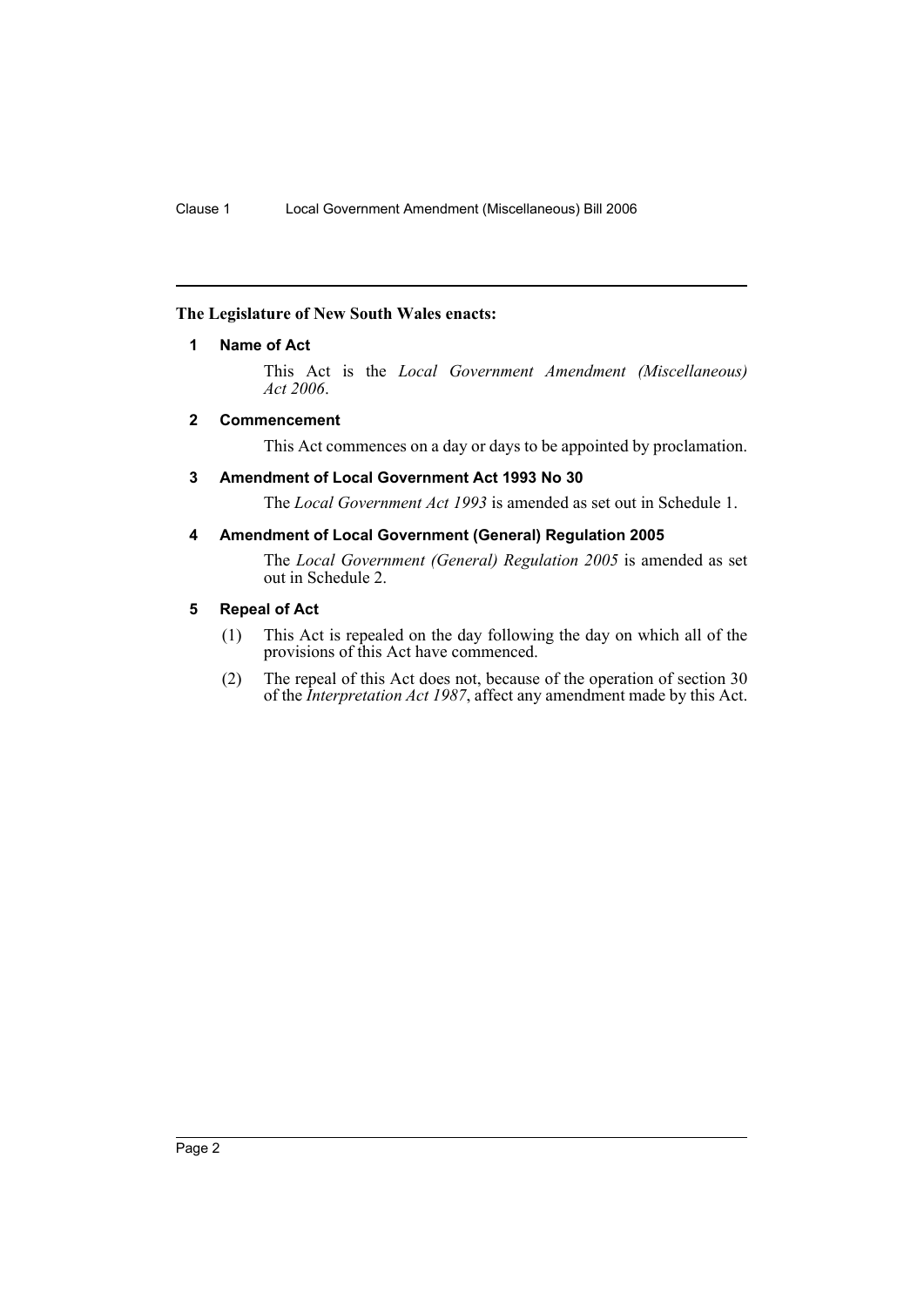Amendment of Local Government Act 1993

# **Schedule 1 Amendment of Local Government Act 1993**

(Section 3)

#### **[1] Section 20 When is a question at a council poll or constitutional referendum carried?**

Insert at the end of the section:

(2) The reference to votes in subsection (1) does not include a reference to any vote that, pursuant to the regulations, is found to be informal.

#### **[2] Section 234 When does a vacancy occur in a civic office?**

Insert after section 234 (2):

- (3) If the holder of a civic office attends a council meeting (whether or not an ordinary meeting) despite having been granted leave of absence, the leave of absence is taken to have been rescinded as regards any future council meeting.
- (4) Subsection (3) does not prevent the council from granting further leave of absence in respect of any future council meeting.

#### **[3] Section 294 Dispensing with by-elections**

Omit "1 April" from section 294 (1). Insert instead "1 October".

#### **[4] Section 377 General power of the council to delegate**

Insert before the third last dot point in section 377 (1):

a decision under section 234 to grant leave of absence to the holder of a civic office

### **[5] Section 377 (1)**

Renumber the dot point paragraphs (including the paragraph inserted by item  $[4]$ ) as paragraphs  $(a)$ – $(\hat{u})$ , and insert commas at the end of each paragraph, other than the last.

#### **[6] Section 710 Service of notices on persons**

Insert "transmitting the notice by" before "facsimile transmission" in section 710 (2) (d).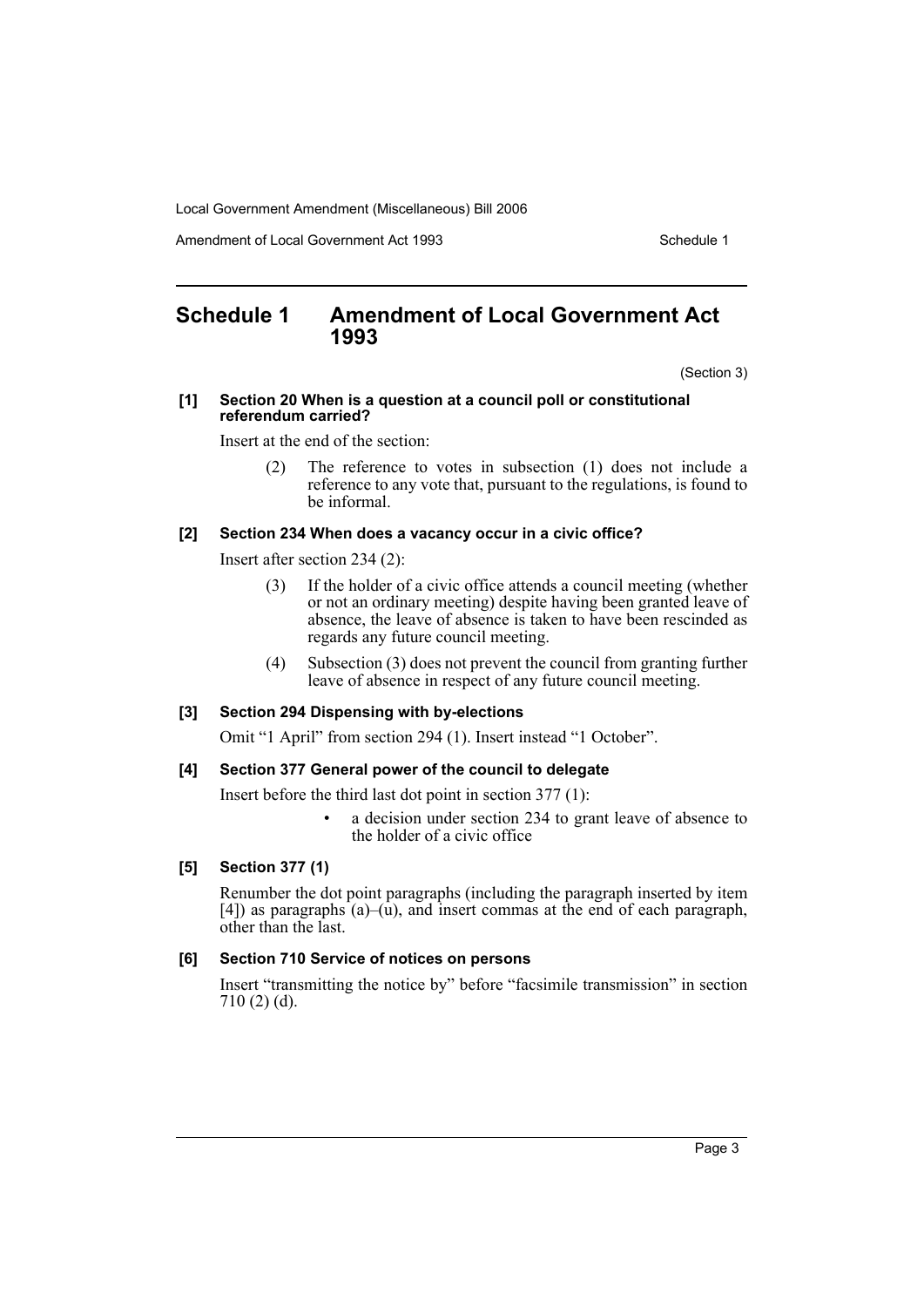Schedule 1 Amendment of Local Government Act 1993

## **[7] Section 710 (2) (d1)**

Insert after section 710 (2) (d):

(d1) by transmitting the notice by electronic mail to an email address specified by the person (on correspondence or otherwise) as an address to which electronic mail to that person may be transmitted, or

#### **[8] Section 710 (2A)–(2C)**

Insert after section 710 (2):

- (2A) Subsection (2) (d1) does not authorise a notice to be transmitted to a person by electronic mail unless the person has requested the council, in writing, that notices of that kind be transmitted to the person by electronic mail, and has not subsequently withdrawn the request.
- (2B) A person's request under subsection (2A) is taken to have been withdrawn in relation to a particular kind of notice only if the person has informed the council, in writing, that notices of that kind are no longer to be transmitted to the person by electronic mail.
- (2C) While a person's request under subsection (2A) has effect in relation to a particular kind of notice, the address to which notices of that kind are to be transmitted is:
	- (a) the email address indicated in the request, or
	- (b) if the person subsequently directs the council, in writing, to transmit notices of that kind to a different email address, that different address.

#### **[9] Section 710 (8)**

Insert ", or its transmission by electronic mail has been initiated," after "posted".

#### **[10] Schedule 8 Savings, transitional and other provisions consequent on the enactment of other Acts**

Insert at the end of clause 1 (1):

*Local Government Amendment (Miscellaneous) Act 2006*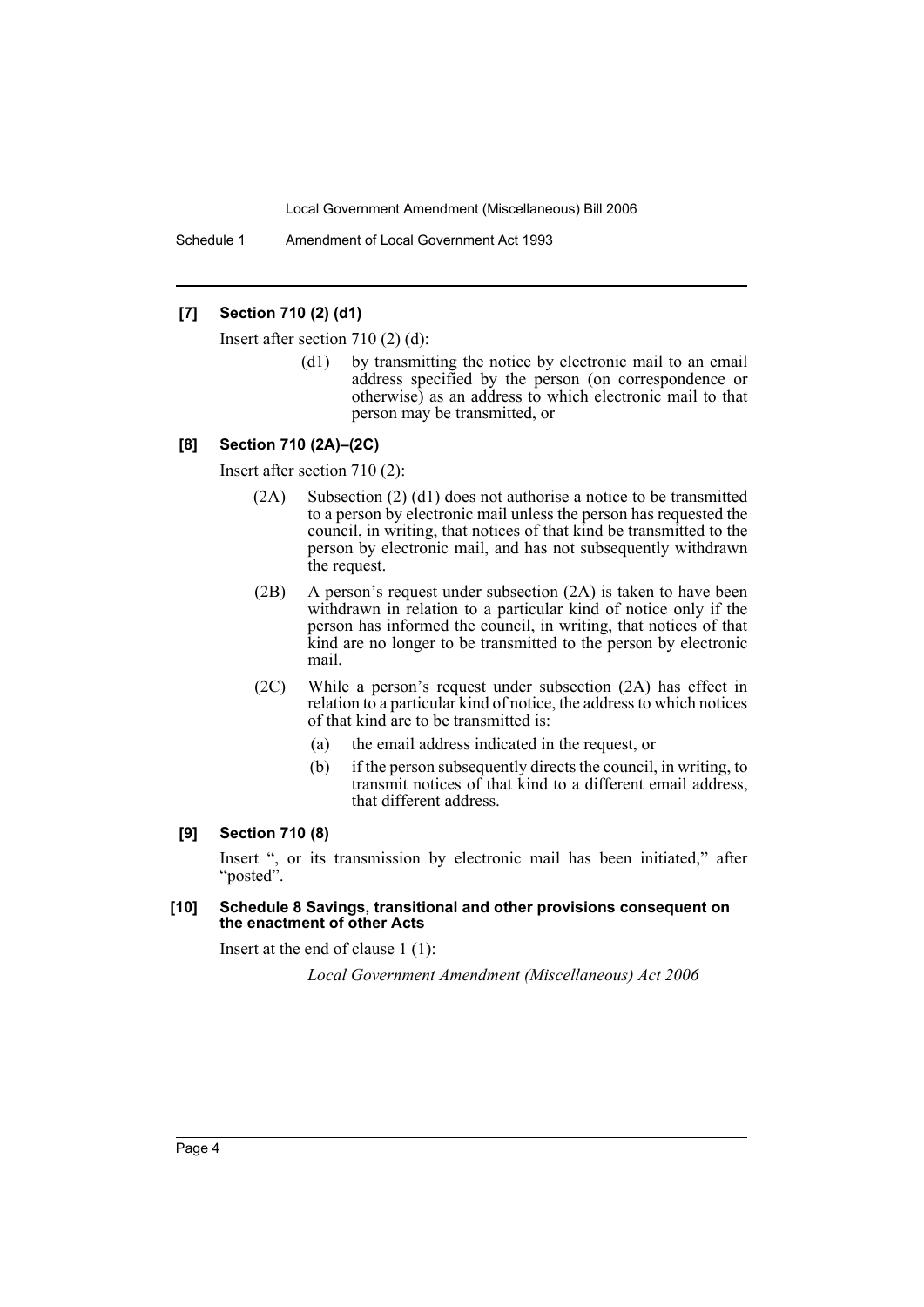Amendment of Local Government Act 1993

# **[11] Schedule 8**

Insert at the end of the Schedule, with appropriate numbering:

# **Part Provisions consequent on enactment of Local Government Amendment (Miscellaneous) Act 2006**

## **Definition**

In this Part:

*the 2006 amending Act* means the *Local Government Amendment (Miscellaneous) Act 2006*.

## **Council polls and constitutional referendums**

Section 20, as amended by the 2006 amending Act, extends to any council poll or constitutional referendum initiated before that section was so amended.

#### **Leave of absence**

Section 234, as amended by the 2006 amending Act, extends to any leave of absence granted before that section was so amended.